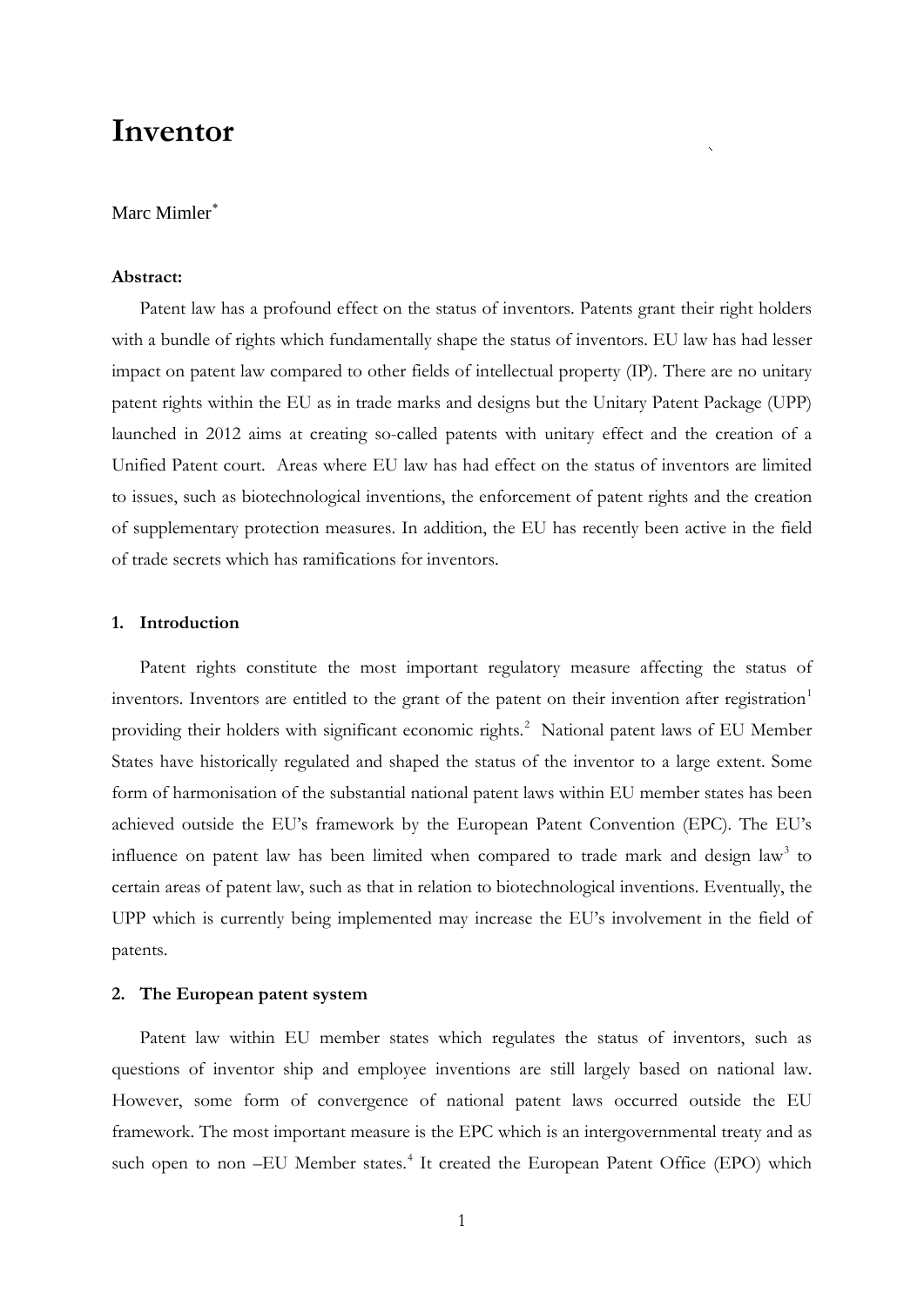provides inventors with the possibility to receive a bundle of national patents with a single application. The UPP may eventually provide for patent rights under the EU framework.

## **2.1 Evolution of the European patent system**

The European patent system can be traced back to initiatives in the late 1940ies.<sup>[5](#page-5-0)</sup> The Council of Europe spearheaded these early attempts of harmonisation with the "Longchambon plan" which foresaw the creation of a European patent office granting European Certificates of Inventions. This plan can be regarded as the blueprint of the EPC of 1973<sup>[6](#page-5-1)</sup> whose aim was to enable industry to secure patent protection across national boundaries, hence reducing cost. The EPC system uses a central granting office applying common rules on patentability. Once granted, the patent holder would enjoy protection in EPC states designated in the application.<sup>[7](#page-5-2)</sup> The enforcement of such patents would be subject to the applicable national law.<sup>[8](#page-5-3)</sup> The relevance of the EPC for harmonising patent law in Europe is increased since its substantive provisions on patentability have been applied in many national patent laws of EPC states. As to the harmonising efforts of the EU and its predecessors: Several attempts to provide for unitary patent rights. The first version of a Community Patent Convention 1975 (CPC1975), however, never came into force due to the failure of some countries to ratify it.<sup>[9](#page-5-4)</sup> Later attempts to revive the project, such as the CPC 1989,<sup>[10](#page-5-5)</sup> also failed.

#### **2.2 The Patent with unitary effect**

The current European patent framework has apparent deficiencies due to parallel litigation to enforce EPO bundle patents in multiple jurisdictions which increases costs and the possibility of national courts diverging in their findings of infringement of identical patents granted by the EPO.<sup>11</sup> The CPC 1975 aimed at addressing this but would have not resolved the issue of adjudicating EPO patents designating non-EU states. The European Patent Litigation Agreement (EPLA) elaborated under the auspices of the EPO would have allowed the participation of non-EU states and was favoured by many patent practitioners due to the court system it proposed.[12](#page-5-7) Its adoption was, however, not possible since EU member states would not have the competence to conclude such an agreement.<sup>[13](#page-5-8)</sup> In order to eliminate the deadlock caused largely due to the language regime of prospective patents of the EU, $^{14}$  $^{14}$  $^{14}$  the Council of the EU authorized enhanced cooperation with respect to the creation of unitary patent protection which resulted in the UPP.<sup>[15](#page-5-10)</sup> Spain and Italy initially sued against the decision to apply enhanced collaboration but the CIEU dismissed the case.<sup>16</sup>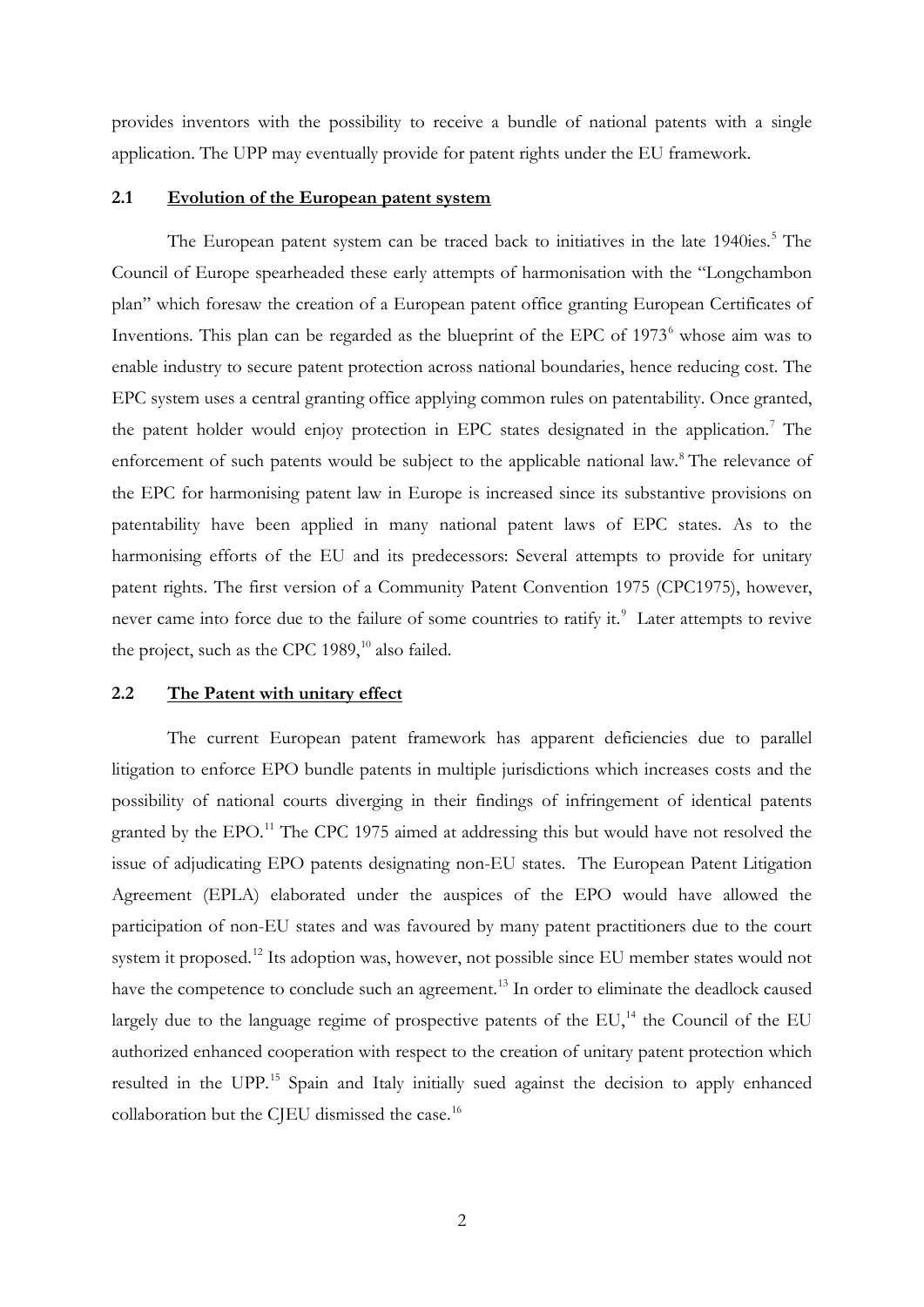The UPP includes 3 legislative measures: 2 EU Regulations (one creating the patent with unitary effect<sup>[17](#page-6-0)</sup> and another on the translation regime<sup>18</sup>) and one international agreement between the participating Member States on a centralized court system (UPC Agreement).<sup>[19](#page-6-2)</sup> Patents with unitary effect would be granted by the  $EPO.^{20}$  $EPO.^{20}$  $EPO.^{20}$  The court system entails a court of first instance with national- , regional- and a central division(s) and would oversee litigation over the validity and infringement of patents with unitary effect and of national European Patents of such EU Member States that are part of the UPP. Oddly, the substantive provisions on patent infringement and exceptions thereof have been placed within the Agreement on the court system<sup>[21](#page-6-4)</sup> and not within the Regulation where they initially were placed. This was aimed to curtail the CJEU's influence on substantial patent law and is most probably based on the scepticism of some EU member states and practitioners towards the role of the CJEU<sup>[22](#page-6-5)</sup> on the highly technical subject matter of patent law. The full implementation of the Unitary Patent Package is currently stalled since the necessary ratifications of the UPC Agreement are lacking.<sup>[23](#page-6-6)</sup> Brexit<sup>[24](#page-6-7)</sup> and a Constitutional complaint before the German Federal Constitutional Court currently stall the ratification of the UP Agreement and the implementation of the UPP.<sup>[25](#page-6-8)</sup>

## **3. EU law regarding patents**

### **3.1 Biotech Directive**

The Biotech Directive<sup>[26](#page-6-9)</sup> is presently the only legislative measure by the EU that covers substantive patent law. It covers areas, such as patentability, the scope of protection of biotechnological patents, excluded subject matter and cross-licensing which makes it important for the status of inventors. It aims at resolving the divergent approaches towards the patenting of biotechnology to assist this field of technology.<sup>[27](#page-6-10)</sup> The Directive's substantive provisions were adopted within the EPC framework<sup>[28](#page-6-11)</sup> in order to avoid discrepancies between the law of the EPC and that of EU Member States. The Directive is particularly relevant to the status of inventors as it enabled the patenting of genetic material by declaring biological material as being a patentable invention where the material is isolated from its natural environment or produced by means of a technical process even if it previously occurred in nature.<sup>[29](#page-6-12)</sup>

The morality exclusions within Article 6 of the Directive produced the most controversial case law of the CJEU in the field of patents. The patent in suit in the *Brüstle* case [30](#page-6-13) involved isolated and purified neural precursor cells produced from human embryonic stem cells (HECSs) for treating damaged organs. The patent was challenged based on the provisions which declared uses of human embryos for industrial or commercial purposes as unpatentable. The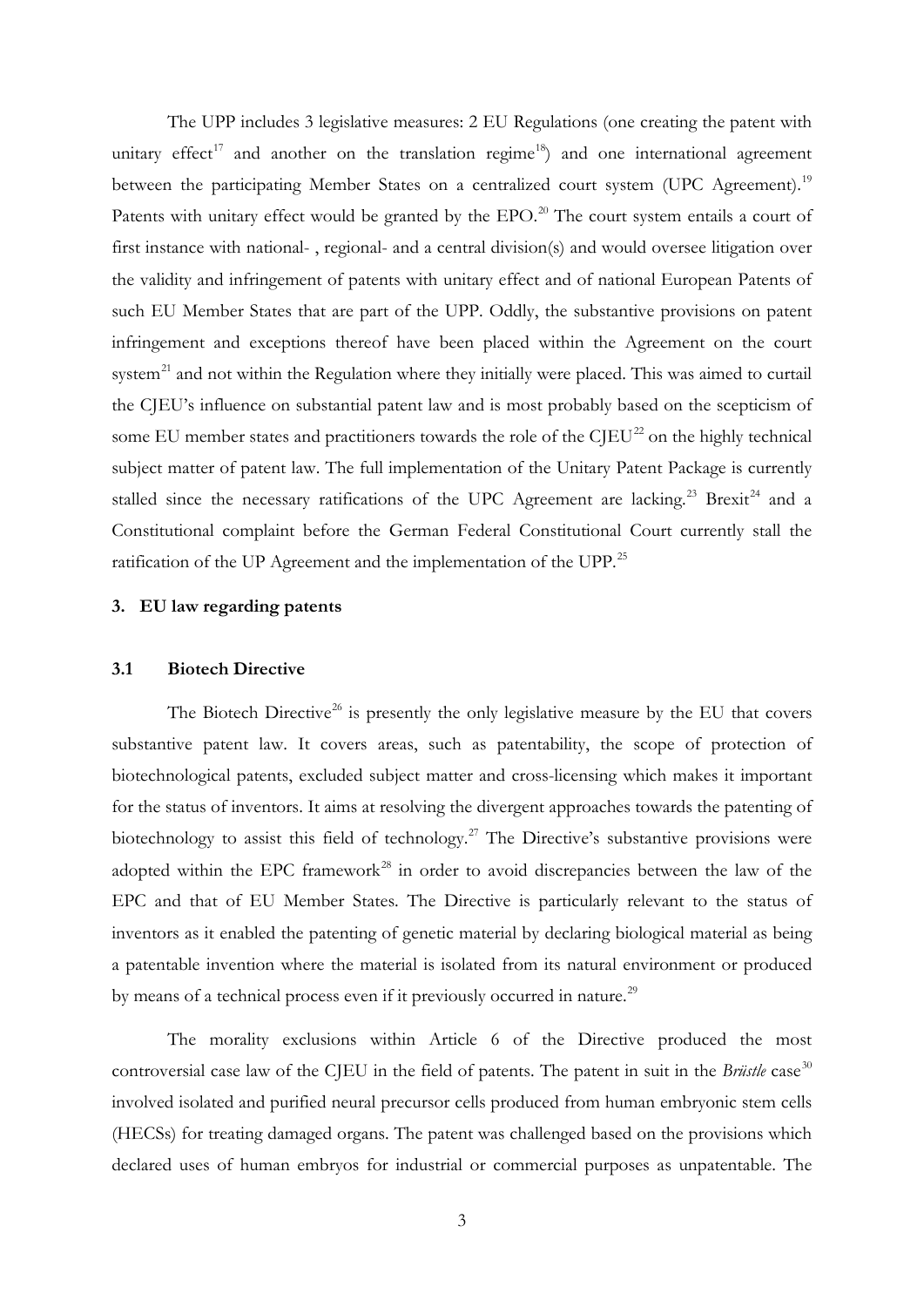referring court sought the CJEU's clarification, *inter alia*, on what constitutes an "embryo". The CJEU provided a broad interpretation of the term embryo which would include "any human ovum after fertilisation." In addition, non-fertilised human ova "into which the cell nucleus from a mature human cell" were transplanted or such stimulated by parthenogenesis would be considered as embryos. The decision was criticised $31$  for its wide implications for stem cell research in Europe, its autonomous interpretation creating a fictional consensus of what is considered an embryo and its questionable conformity with the TRIPS Agreement.<sup>[32](#page-6-15)</sup> In a later decision, the CJEU appears to have narrowed its approach with regards to non-fertilized ova.<sup>[33](#page-6-16)</sup> But the question remained whether the CJEU, as a generalist court with the primary function of safeguarding the interpretation and application of EU law<sup>[34](#page-6-17)</sup>, would be a suitable forum for adjudicating highly technical patent disputes.<sup>[35](#page-6-18)</sup>

# **3.2 Supplementary protection measures**

The EU's first field of activity related to the term of protection for patents.<sup>[36](#page-6-19)</sup> The patent term of 20 years was deemed to be insufficient for products requiring regulatory approval, particularly pharmaceutical products. Before being placed on the market, medicinal and plant protection products require either national or EU marketing authorisation. In order to compensate for the delays that may occur, the European legislator provided 2 Regulations<sup>[37](#page-6-20)</sup> which created supplementary protection certificates (SPCs) for medicinal and plant protection products. The recitals of the Regulations state that both product groups warrant "favourable rules" which would provide for sufficient protection to encourage research in Europe.<sup>[38](#page-6-21)</sup> Rather than extending the term of patents, the European legislator created a *sui generis* system distinct from patents in order to avoid a conflict with the maximum term of a patent of 20 years as stipulated in Article 63 EPC.<sup>[39](#page-6-22)</sup> SPCs take effect at the end of the term for the patent and can extend the effect of the basic patent for up to five years.<sup>[40](#page-6-23)</sup>

### **3.3 Enforcement directive**

Another field where EU law affected the status of the inventor is the enforcement of patents. The Enforcement Directive, which was adopted in 2004, had the aim to target counterfeiting and piracy, in particular actions on a large scale, industrial level. [41](#page-6-24) To address this, the internal market logic was applied again: Recital 9 of the Directive states that the different frameworks of IP enforcement would "lead to a weakening of the substantive law on intellectual property and to a fragmentation of the internal market in this field." The Directive requires EU Member States to provide for certain enforcement measures, such as measures for preserving evidence, precautionary measures, injunctive relief and damages.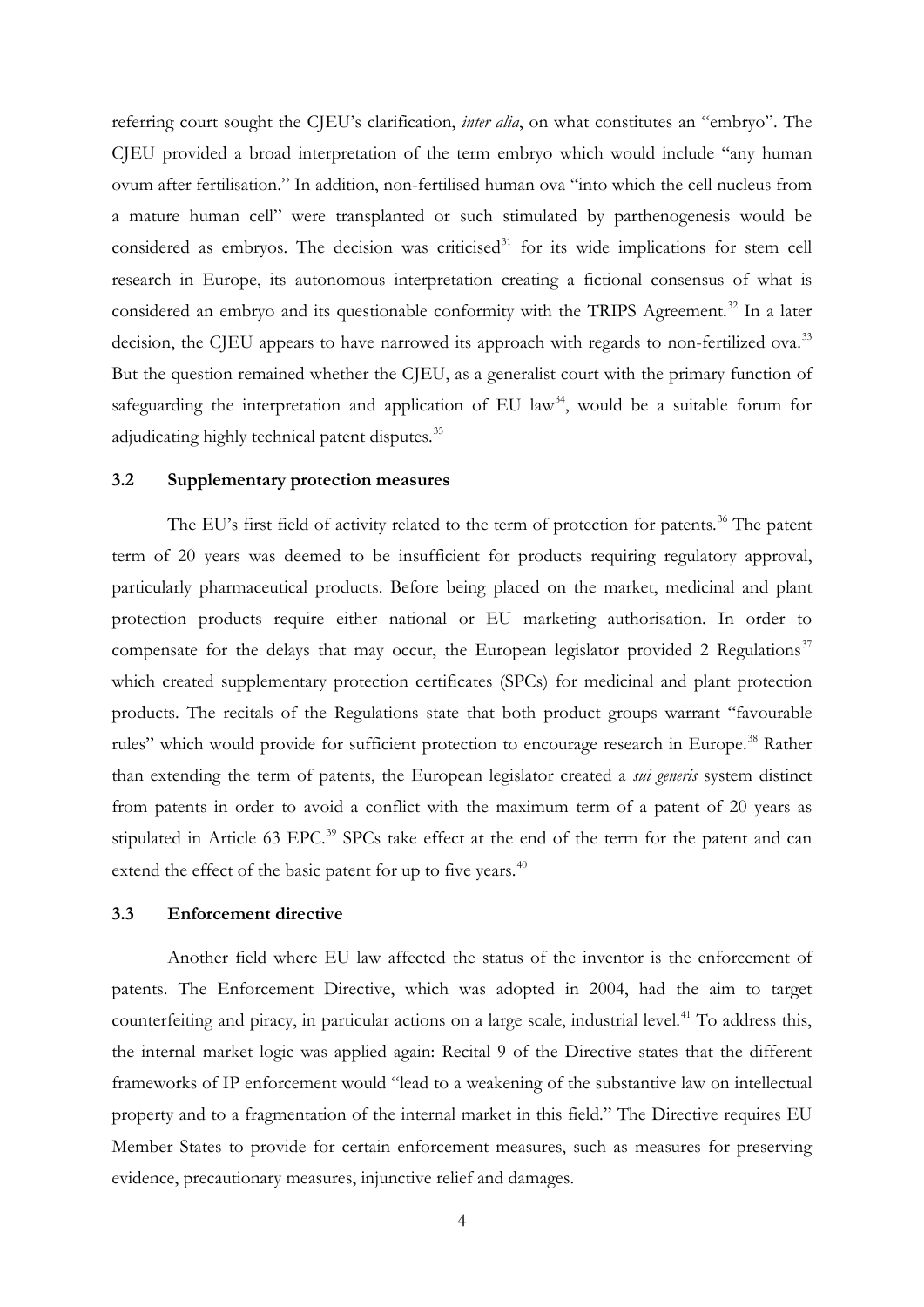#### **4. Trade Secrets**

Finally, a related field of law to patents influencing the statues of inventors are trade secrets. Inventions are often valuable information which some inventors keep secret rather than seek patent registration. Commercially valuable trade secrets are an important asset of many firms and the protection of trade secrets plays "an important role in protecting the returns to innovation."<sup>[42](#page-6-25)</sup> In order to overcome the diverging approaches of trade secret protection within EU member states, the EU has recently adopted the Trade Secrets Directive in 2016. [43](#page-6-26) The Directive does not specify the role of inventors but defines the holder of a trade secret as a legal or natural person having control over the trade secret.<sup>[44](#page-6-27)</sup> This definition does not provide clarification as to the position of the inventor as the "creator," e.g. whether he or she will be a joint holder of such information of the trade secret. This arguably remains to be determined by national laws; hence the direct impact of the Directive on the status of inventors is limited.

## **5. Conclusion**

The EU has had limited direct effect on the status of inventors since national patent laws already forged the status of inventors to a large extent before the European legislator sought to regulate within this field. Where the EU legislator acted, the legislative changes were generally aimed at expanding the scope of protection, enhancing enforcement measures, extending the rights or supplementing them in form of trade secrets. These measures were based on the goal to eliminate distortions within the internal market. This overarching goal may have led to some commentators to criticise the value of the CJEU in the highly technical field of patents. In addition, the EU legislator is aiming at further harmonising patent law within the Union. This task has to resolve the complex issue of integrating the current European patent landscape. These activities directly affect the inventor who is also the right holder of the patent. But even where this is not the case, patent law and its legal reflex affect the status of inventors indirectly by aiming to promote innovative activities.

<u>.</u>

Pila J (eds) The Europeanization of Intellectual Property Law, Oxford University Press, Oxford, p 26.

<sup>7</sup> See Articles 64(1), 79 EPC.

<span id="page-4-0"></span><sup>∗</sup> PhD (London), LL.M. (London). Lecturer in Law, Bournemouth University.

<span id="page-4-1"></span><sup>1</sup> i.e. Article 60 (1) EPC.

<span id="page-4-2"></span><sup>2</sup> In addition, some jurisdictions provide inventor with protection through utility models or petty patents.

<span id="page-4-3"></span><sup>&</sup>lt;sup>3</sup> Bently L, Sherman B (2014) Intellectual Property Law, 4<sup>th</sup>. Oxford University Press, Oxford, p 389<br><sup>4</sup> Though all EU member states are Contracting states of the EPC. Switzerland, Norway and Turkey are, for

<span id="page-4-4"></span>instance, contracting states of the EPC.

<sup>5</sup> Wadlow C (2010) Strasbourg, the Forgotten Patent Convention, and the Origins of the European Patent Jurisdiction IIC 123: 143.

 $\overline{6}$  Arnold R (2013) An Overview of European Harmonization Measures in Intellectual Property Law. In: Ohly A,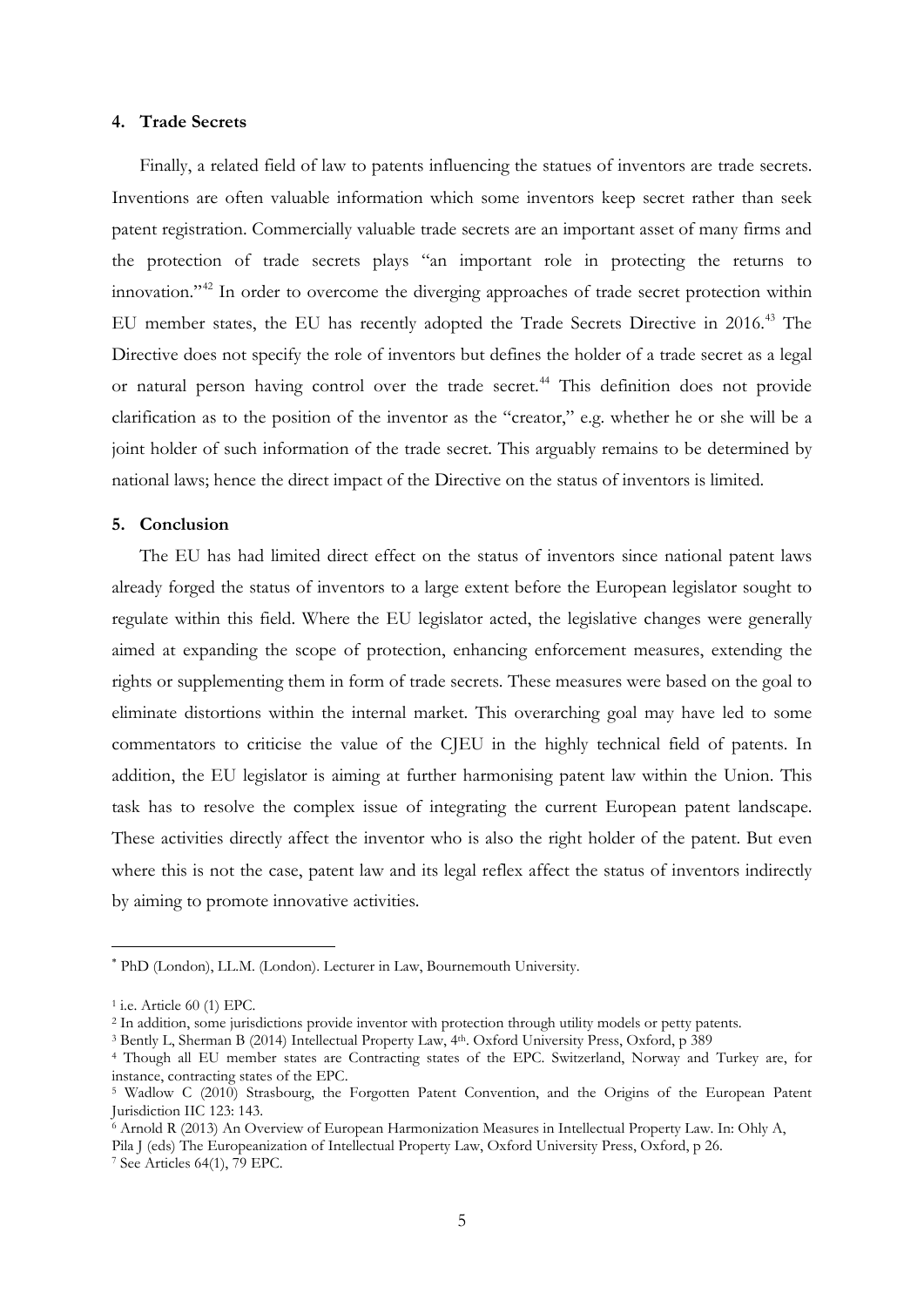<span id="page-5-3"></span> 8 Subsection (3) of Article 65 states *expressis verbis* that "[a]ny infringement of a European patent shall be dealt with by national law." However, an opposition proceeding however may be launched after the grant of the patent before the EPO.

<span id="page-5-4"></span><sup>9</sup> Krieger A (1988) The Luxembourg Convention on the Community Patent - A Challenge and a Duty, 143: 145-146. However, the substantive provisions of the Community Patent Convention with regards to post-grant phase of patents, such as the rules on infringement were adopted in many national patent laws of EU member states.

<span id="page-5-5"></span><sup>10</sup> This was an amended version of the CPC 1975 and was envisaged as an international agreement and was signed on 15.12 1989 again in Luxembourg, 1989 89/695/EEC, OJ EEC L 401, 30.12.1989, 1–27. Similarly to the CPC

<span id="page-5-6"></span><sup>11</sup> The prime example for this are the so-called "Epilady" cases -see: Fisher M (1007) Fundamentals of Patent Law -Interpretation and Scope of Protection, Hart Publishing, Oxford, pp. 246

<span id="page-5-7"></span><sup>12</sup> EPLA foresaw "the establishment of a highly specialized, semi-centralized European Patent Court having exclusive jurisdiction over litigation concerning the revocation and the infringement of the European bundle patent" – Ullrich H (2012) Harmonizing Patent Law: The Untameable Patent Union, Max Planck Institute for Intellectual Property and Competition Law, p 53. Available at SSRN.

[http://papers.ssrn.com/sol3/papers.cfm?abstract\\_id=2027920.](http://papers.ssrn.com/sol3/papers.cfm?abstract_id=2027920) Accessed 12 Mar 2018.

<span id="page-5-9"></span><span id="page-5-8"></span><sup>13</sup> Ellyne E (2014) European unitary patent: are we there yet? Queen Mary Journal of Intellectual Property 57: 60. <sup>14</sup> A consensus was established to generally apply the three official languages of the EPO – English, French and German.

<span id="page-5-10"></span><sup>15</sup> Council Decision 2011/167/EU of 10 March 2011 authorising enhanced cooperation in the area of the creation of unitary patent protection (OJ 2011 L 76, p. 53)

<span id="page-5-11"></span><sup>16</sup> Joined Cases C-274/11 and C-295/11Spain and Italy v Council. Italy eventually ratified the Agreement on the Unified Patent Court.

<sup>17</sup> Regulation (EU) No 1257/2012 of the European Parliament and of the Council of 17 December 2012

implementing enhanced cooperation in the area of the creation of unitary patent protection (UP Regulation)

<sup>18</sup> Council Regulation (EU) No 1260/2012 of 17 December 2012 implementing enhanced cooperation in the area of the creation of unitary patent protection with regard to the applicable translation arrangements.

<sup>19</sup> Agreement on a Unified Patent Court, [<https://www.unified-patent-court.org/sites/default/files/upc](https://www.unified-patent-court.org/sites/default/files/upc-agreement.pdf.)[agreement.pdf.>](https://www.unified-patent-court.org/sites/default/files/upc-agreement.pdf.)<br><sup>20</sup> UP Regulation, Recital 5.

<sup>21</sup> Erika Ellyne, (supra FN 13) p 64-65.

<sup>22</sup> Jochen Pagenberg (2012) Die EU-Patentrechtsreform – zurück auf Los?) GRUR 582: 587.

<sup>23</sup> Article 89 UPC Agreement.

<sup>24</sup> McDonagh L, Mimler M (2017) Intellectual Property Law and Brexit: A Retreat or a Reaffirmation of Jurisdiction? In Dougan M (ed) The Uk after Brexit – Legal and Policy Challenges. Intersentia, Cambridge p 176 25 Kluwer Patent Blog (2017) German complaint against Unified Patent Court Agreement: deadline for submitting

views is end of October. [http://patentblog.kluweriplaw.com/2017/09/12/german-complaint-unified-patent-court](http://patentblog.kluweriplaw.com/2017/09/12/german-complaint-unified-patent-court-agreement-deadline-submitting-views-end-october/)[agreement-deadline-submitting-views-end-october/.](http://patentblog.kluweriplaw.com/2017/09/12/german-complaint-unified-patent-court-agreement-deadline-submitting-views-end-october/) Accessed 15. Jan 2018

<sup>26</sup> Directive 98/44/EC for Biotechnological Inventions (1998)

<sup>27</sup> European Commission (1988) A European Patent Law for Biotechnology. [http://europa.eu/rapid/press](http://europa.eu/rapid/press-release_P-88-111_en.htm)release P-88-111 en.htm. Accessed 15 Jan 2018.

<sup>28</sup> Administrative Council Decision, OJ EPO 7/1999, pp 437-440

<sup>29</sup> Article 3(2) Biotech Directive.

<sup>30</sup> *Oliver Brüstle v Greenpeace eV* (C-34/10) [2012] 1 C.M.L.R. 41.

<sup>31</sup> Bonadio E (2012) Stem Cells Industry and Beyond: What Is the Aftermath of Brüstle? European Journal of Risk Regulation pp 93.<br><sup>32</sup> Nordberg A, Minssen T (2016) A Ray of Hope for European Stem Cell Patents or Out of the Smog into the Fog?

An Analysis of Recent European Case Law and How It Compares to the US. IIC 138: 144. 33 Case C-364/13 *International Stem Cell Corporation v. Comptroller General of Patents*

<sup>34</sup> Article 19(1) TEU.

<sup>35</sup> Pagenberg J (supra FN 22 ) p 587

<sup>36</sup> Bently L, Sherman B (supra FN 3) p 389

<sup>37</sup> Regulation (EC) No 469/2009 of the European Parliament and of the Council of 6 May 2009 concerning the supplementary protection certificate for medicinal products and Regulation (EC) No 1610/96 of the European Parliament and of the Council of 23 July 1996 concerning the creation of a supplementary protection certificate for plant protection products

<span id="page-5-0"></span> $\frac{1}{38}$  Regulation (EC) No 469/2009, Recital 3; Regulation (EC) No 1610/96, Recital 3.

<span id="page-5-1"></span><sup>39</sup> Article 63 EPC was subsequently amended in order to take account of SPCs.

<span id="page-5-2"></span><sup>40</sup> Regulation (EC) No 469/2009, Article 13; Regulation (EC) No 1610/96, Article 13.